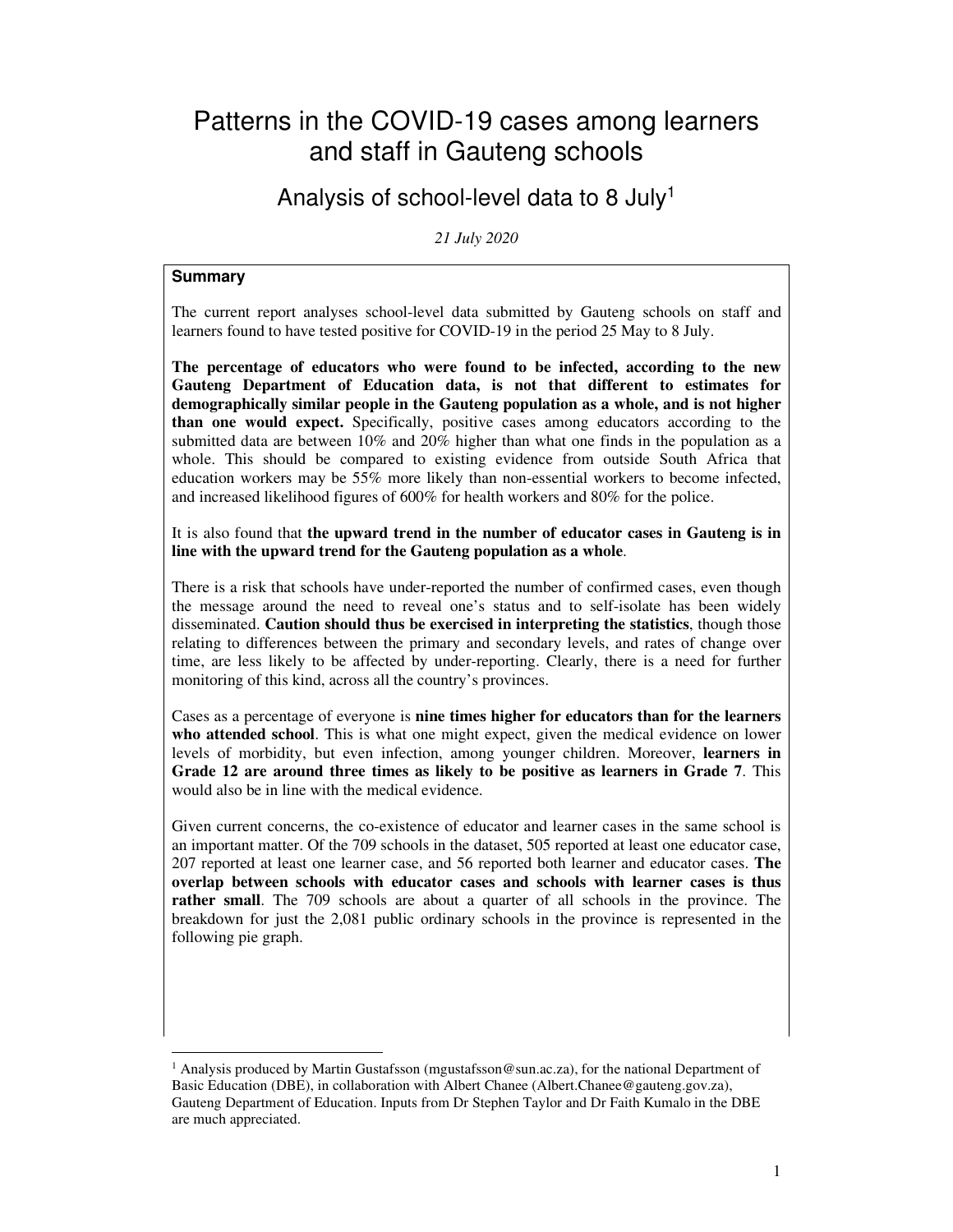

The number of cases per school was on the whole low. Among the schools with educator cases, **69% reported just one case for the entire period, and 96% reported no more than three cases**. The corresponding percentages for learner cases are similarly low.

In the 56 schools where both learners and educator cases are reported, the correlation between the number of learners infected and the number of educators infected is low. Nonetheless, multivariate modelling reveals that in schools offering Grade 12, having learner cases *is* a statistically significant predictor of whether a school will have at least one educator case, though more learner cases in one school are *not* associated with more educator cases beyond the first case. *In primary schools, on the other hand, learner cases do not predict the presence or extent of educator cases at all.* Despite this, the probability that a primary school will report educator cases is only slightly lower than that for secondary schools.

**The modelling cannot produce evidence of cause and effect, or on the route of transmission**. The limited correlation seen between learner cases and educator cases at the secondary level could reflect transmissions occurring within the school, either from learners to educators or vice versa, though the wider evidence suggests this correlation is more likely to be the result of higher rates of infection in the community around the school, and infections occurring outside the school.

**The findings of the analysis are in line with the World Health Organization message that on the whole it is rare, though not impossible, for learners to infect teachers and each other**, because children are weak transmitters of the virus. But the analysis also underlines that the message needs to be somewhat different for the primary and secondary levels, as there seem to be somewhat higher risks of infection in secondary schools.

A spatial analysis of the data for the province as a whole finds **no evidence of clustering of schools with infections in specific geographic areas**. Schools with cases appear to be relatively evenly spread across the Gauteng schooling system. One exception is the Sedibeng East district, where 41% of schools reported having a case. This figure is considerably higher than that for any other district.

**Monitoring of the kind presented in this report is vital if informed decisions are to be taken about risk mitigation**. As more data becomes available through systems such as Gauteng's daily reporting initiative, the scope for analysing important relationships, such as the extent to which educator and learner cases are following each other across schools, will become increasingly possible. Gaining a clearer idea of differences in the impact of the pandemic on the primary and secondary levels is vital.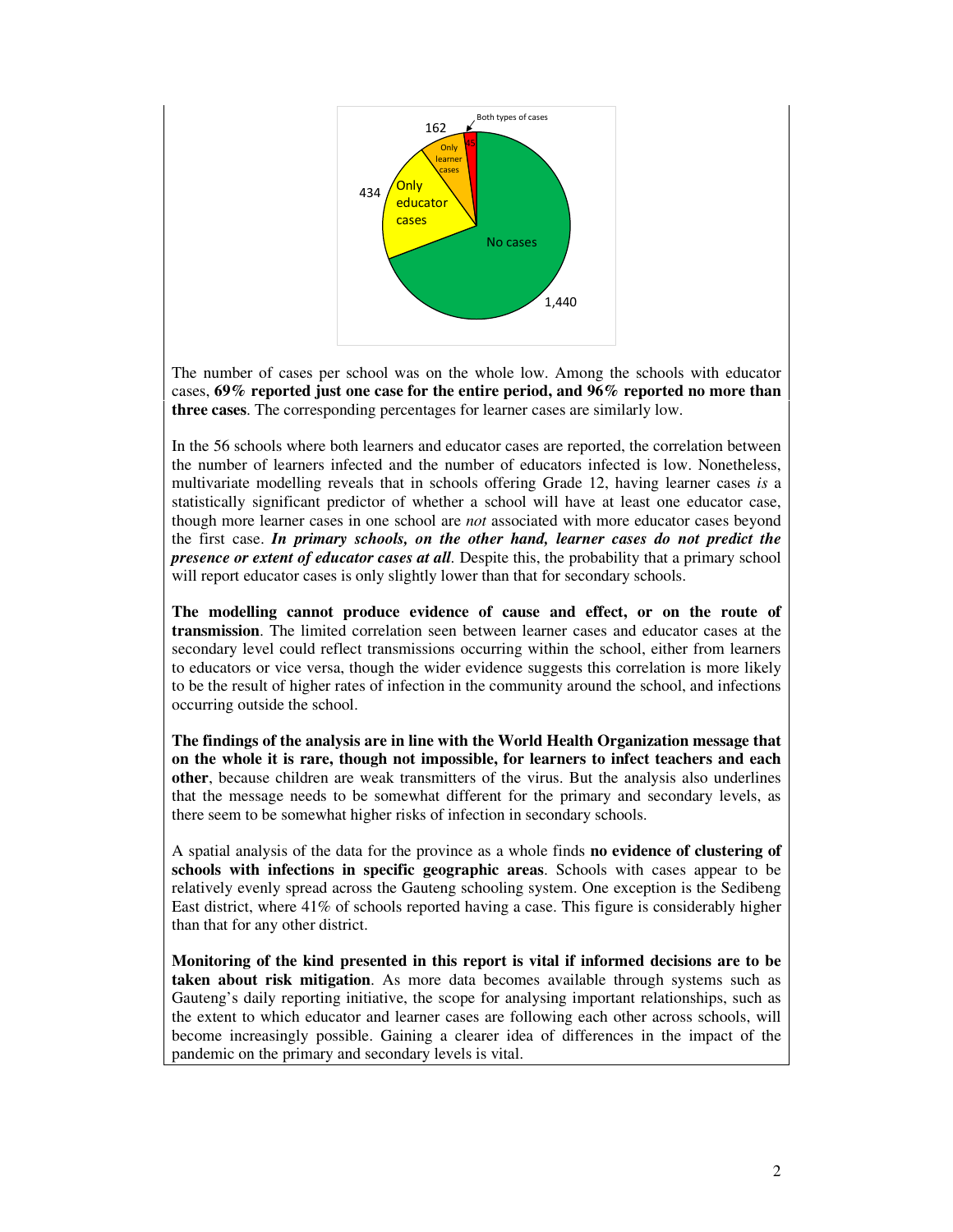#### **1 Introduction**

Data collected by the Gauteng Department of Education (GDE) on people found to be infected by the coronavirus in schools can help in answering a number of questions that education stakeholders are concerned about.

There are risks to the well-being of children, and to society at large, associated with both school closures and with schools being open during the pandemic. It is important to process the emerging evidence relating to these risks to reduce the 'fear of the unknown' element of the pandemic. Researchers have been underlining the harm done to children by school closures, and bodies such as the World Health Organization (WHO) have cautiously been evaluating evidence that school re-openings are less harmful than is often believed, though there are clearly risks. The following, from a May 2020 guide issued by the WHO, is informed by evidence that children are exceptionally weak transmitters of the virus<sup>2</sup>.

To date, there have been few educational institutions involved in COVID-19 outbreaks, but from these studies, it appears that disease transmission was primarily related to social events linked to school or university life rather than transmission within classrooms. These studies also suggest that the introduction of the virus was likely by an adult member of staff.

The WHO has also acknowledged separate evidence that school closures and re-openings have not been found to slow down or accelerate the trajectory of the pandemic to a significant degree within a country<sup>3</sup>.

One matter that has received too little attention is the likelihood that different levels of the schooling system need to be treated differently, given that adolescents have been found to be more likely to transmit the virus than younger children. This report specifically addresses this matter.

## **2 Description of the school-level data**

The core data used for the current analysis is a spreadsheet of 965 submissions of pandemicrelated statistics from 709 schools. The number of records per school ranged from one (516 schools) to five (4 schools). Submissions are dated from 25 May to 8 July. Learners in grades 7 to 12 could attend school from 2 June, and teachers were expected to come to school during the previous week.

Submissions focussed in particular on the number of COVID-19 cases found among learners and staff. In total, 294 learners, 753 educators, 76 administrative staff, 33 general assistants and 3 'youth brigades'<sup>4</sup> were tested positive for COVID-19. The 294 learners come to 0.09% of Gauteng's grades 7 and 12 learners combined. The 753 educators come to 0.82% of Gauteng's educators<sup>5</sup>. Details by education district, including the number of schools closed temporarily due to the presence of cases, are given in Appendix 2. The reporting procedure did not require the school to submit any characteristics of those tested positive, for instance the ages of learners.

There are essentially two ways in which cases were reported to the GDE. Firstly, learners or staff who did not pass the temperature screening process conducted at the school were referred to a medical practitioner, who may have deemed it necessary for a COVID-19 test to

<sup>2</sup> World Health Organization, 2020a: 1

<sup>3</sup> World Health Organization, 2020b: 6

<sup>&</sup>lt;sup>4</sup> Youth brigades are unemployed youths recruited to assist with pandemic-related work, such as the temperature screening of people arriving at the school.

<sup>&</sup>lt;sup>5</sup> A denominator of 91,702 educators was used, which includes publicly and privately paid educators in any school (but not pre-school).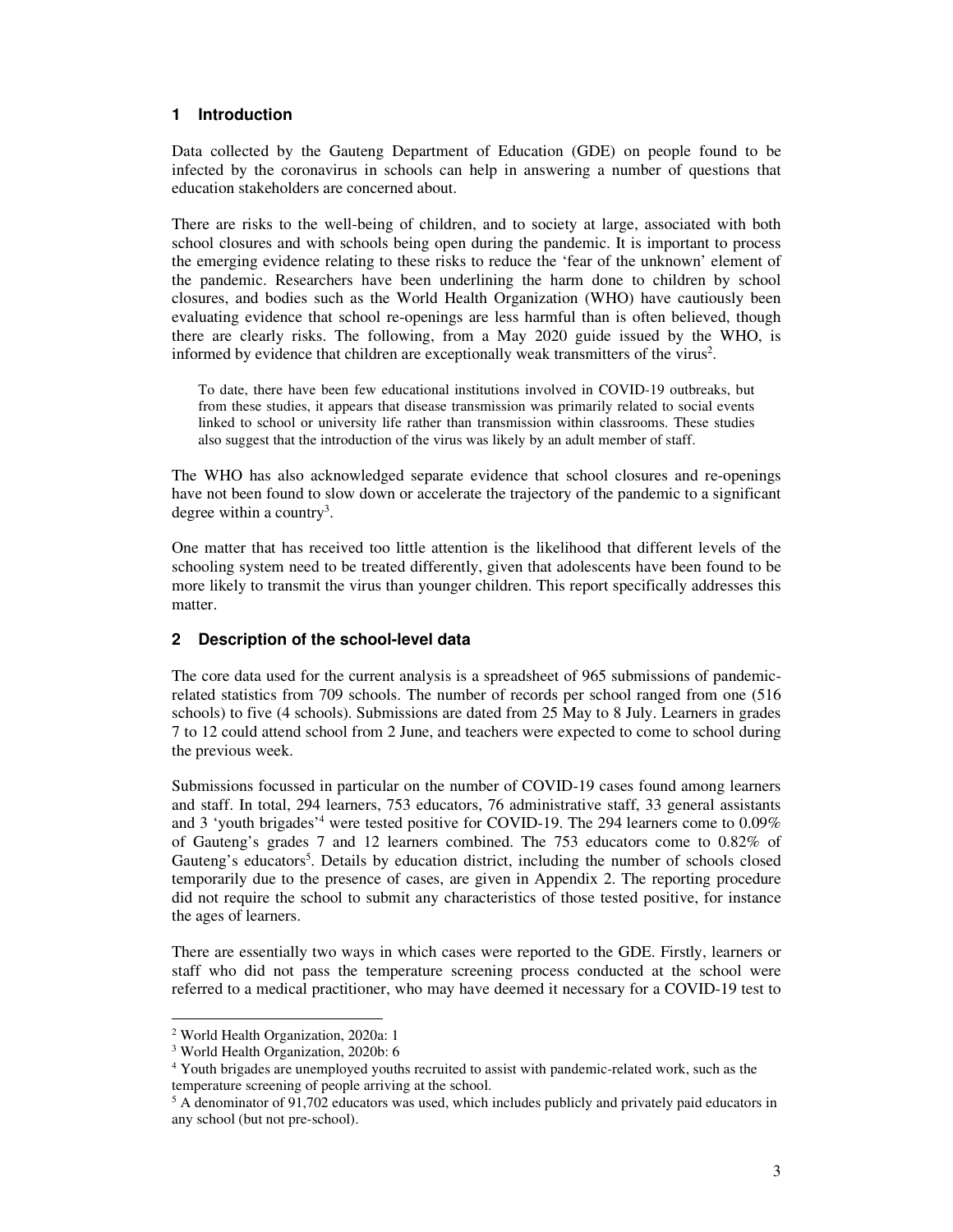be conducted, which may have led to a positive result. In such a situation, the school would have been fully aware of the possibility of a case, and the risk that a detected positive case would not be reported to the GDE can be considered low. Secondly, learners and staff could, completely independently of the school, have been tested for COVID-19, and in the case of a positive result, reported this to the school. Here there is a larger risk of under-reporting, as reporting to the school may not have occurred. At the same time, the message that positive staff and learners should be open about their status, and should stay away from school while infectious, has been clearly communicated among schools. These issues should be kept in mind when interpreting the percentages in the report. Yet the possibility that levels of underreporting would be different at the primary and secondary levels, or different over time, is likely to be low. Thus, estimates of differences across the primary and secondary levels, and rates of change over time, are likely to be relatively reliable.

With respect to educator infections, 69% of the schools with educator cases reported just one case for the entire period, and 96% reported no more than three cases. The maximum was one school reporting nine educator cases. Among schools reporting learner cases, 75% reported just one case, 96% reported no more than three cases, and the maximum was one school, an independent combined school, with eight learner cases.

Of the 709 schools, 604 are public ordinary, 30 independent subsidised, 30 independent nonsubsidised, 43 public special schools, and two are independent special schools. The 709 schools would be 24% of the 2,962 schools in total across these categories in the province. The corresponding percentages would be 29% for public ordinary schools, 29% for public special schools, and 8% for independent schools as a whole. The lower figure for independent schools could be due to more compliant reporting by public schools, or independent schools may in fact have had fewer cases.

Of the 709 schools, 505 reported at least one educator case, 207 reported at least one learner case, and 56 reported both learner and educator cases.

The data identifies 377 of the 709 schools as primary, and 296 as secondary. Table 1 below, which focusses on public ordinary schools only, illustrates that schools with Grade 12 were three times as likely to report learner cases as schools without Grade 12 (but with Grade 7): 15% of schools with Grade 12 reported learner cases, against 5% of schools without Grade 12. The difference between the two categories of schools was much smaller when it came to educator cases. These patterns would be consistent with the medical evidence that younger children are less likely to show symptoms of COVID-19 – as discussed previously, the evidence also points to children being weak *transmitters* of the virus. But the patterns are also consistent with the evidence that learner cases are not a driver of educator cases in schools.

|                  |          |                | Percentages of schools at that level |               |                |
|------------------|----------|----------------|--------------------------------------|---------------|----------------|
|                  | Schools  |                |                                      |               | With both      |
|                  | in the   | Percentages of | With learner                         | With educator | learner and    |
|                  | province | all schools    | cases                                | cases         | educator cases |
| With Grade 12    | 615      | 30             | 15                                   | 24            |                |
| Without Grade 12 | .466     | 70             | b                                    | 20            |                |
| ΑIΙ              | 2.081    | 100            |                                      |               |                |

**Table 1: Breakdown of public ordinary schools** 

If one takes into account school size differences, by weighting schools by each school's number of educators, very similar patterns emerge. The key change, relative to Table 1 is that the 'With learner cases' percentages rise, to 18% for 'With Grade 12' and 6% 'Without Grade 12'. This reflects the fact that larger schools have a slightly higher percentage of learners found positive. The ratio remains the same, however: schools with Grade 12 are still three times as likely to report learner cases.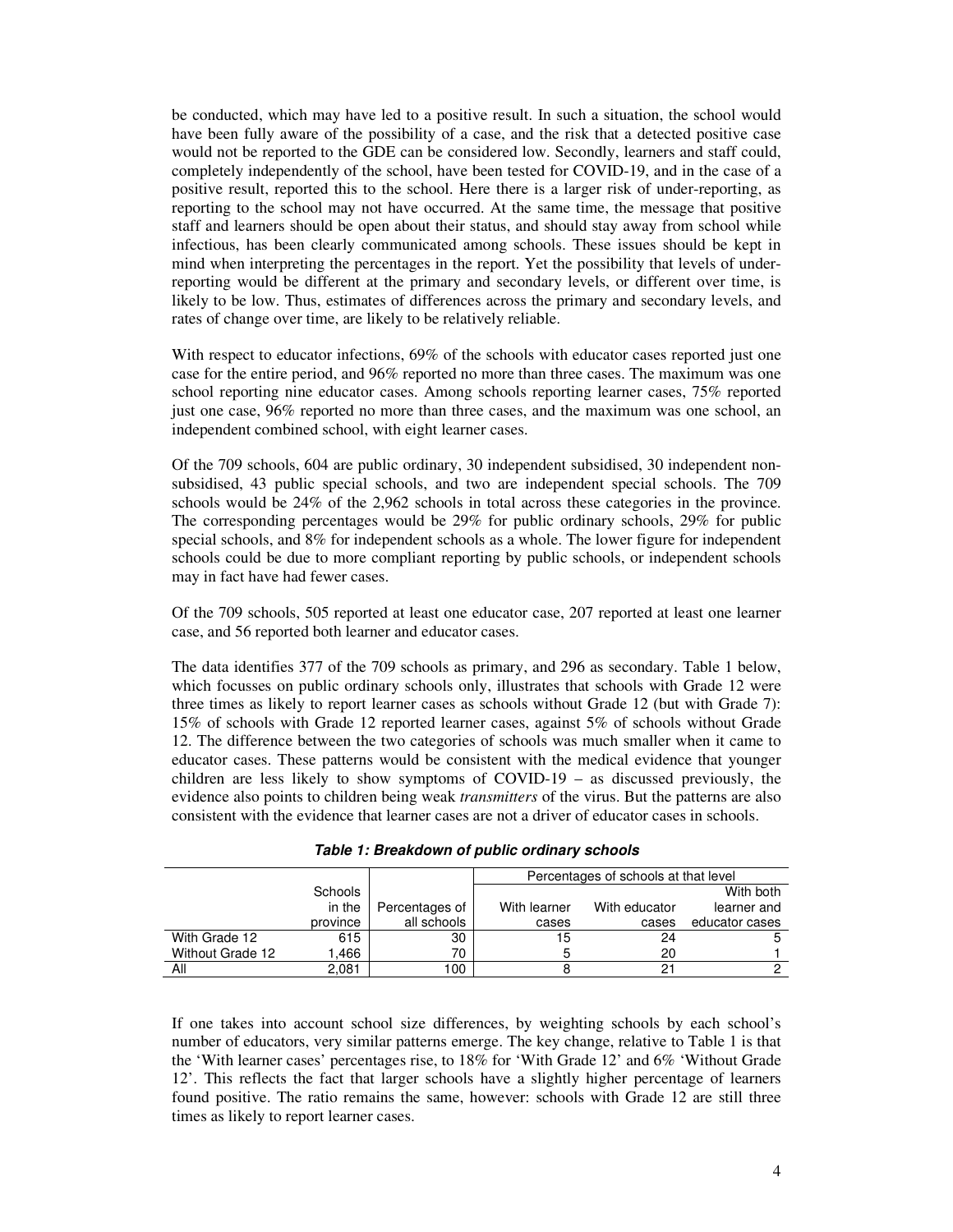#### **3 Learner cases by age**

Figure 1 below is aimed at examining the age distributions of learners testing positive during the period in question. In part, the aim is to check whether the submitted data are in line with other data on cases.

Above, it was pointed out that 0.09% of Gauteng's learners attending school tested positive. By examining the submitted data in terms of the level of schools, and bringing in total schoolspecific grades  $7$  and  $12$  enrolments from a separate data source<sup>6</sup>, it is possible to break the 0.09% positivity figure down by grade. The result is 0.052% for Grade 7 learners and 0.161% for Grade 12 learners. These two values are represented by the two red horizontal dashed lines in Figure 1, which should be read against the right-hand vertical axis – on this axis, cases per thousand learners is the metric. The finding is thus that cases are 3.1 times as likely to be found among Grade 12 learners as among Grade 7 learners. The two black curves illustrate learners by age in the two grades across all Gauteng schools (here the left-hand vertical axis applies). The modes (peaks) are ages 13 and 18, being the age at the end of the school year. Department of Health statistics on cases by age category, viewed together with Statistics South Africa mid-year population estimates, point to COVID-19 positivity being 1.6 times higher for the category age 15 to 19, compared to the category age 10 to 14<sup>7</sup>. The same statistics point to positivity being 4.4 times higher for the category age 20 to 24, compared to the category age 10 to 14. The 3.1 ratio found here is compatible with these other statistics, though the difference between the younger and the older learners is a bit larger in the Gauteng data. The solid red curve in Figure 1 provides a rough linear estimate of cases per thousand learners by single age. The point of departure for this curve is that cases over population is 6.3 times higher among those aged 20 to 24 than those aged 9. This 6.3 ratio is derived from the Department of Health statistics.





School-level regressions were run to examine whether the average age of Grade 7 and Grade 12 learners according to LURITS predicted learner cases in the submitted Gauteng data. One might expect schools with slightly older learners in either grade to have slightly higher

<sup>6</sup> Learner Unit Record Information Tracking System (LURITS).

<sup>&</sup>lt;sup>7</sup> A Department of Health table, dated 28 May 2020, reproduced in the BusinessTech article 'South Africa's Covid-19 cases by age' was used (https://businesstech.co.za/news/trending/402919/southafricas-covid-19-cases-by-age). While the official https://sacoronavirus.co.za site periodically provides deaths by age category, cases by age appear not to be reported. Stats SA mid-year population figures for 2019 were used.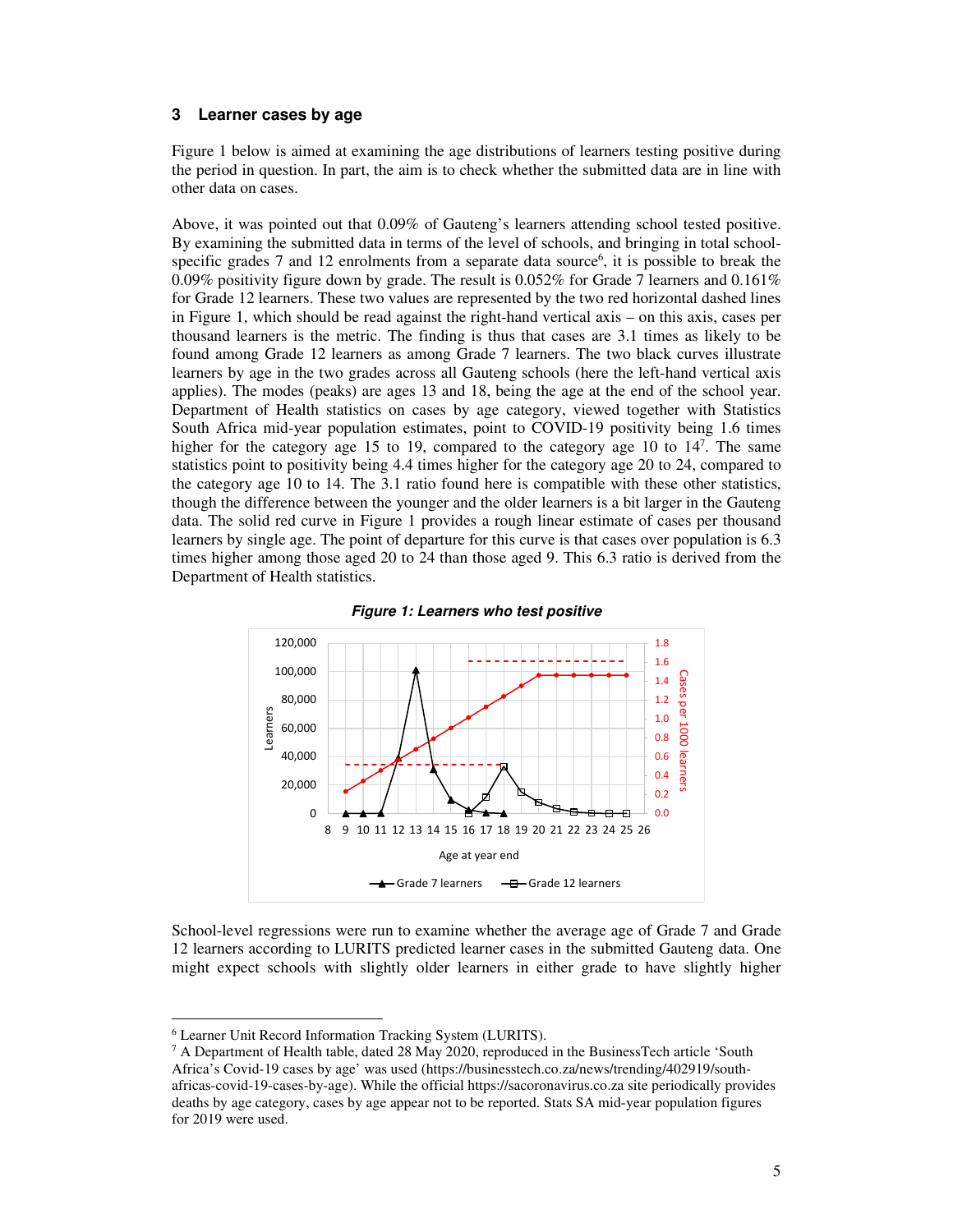percentages of positive learners. However, no statistically significant findings emerged. Given the low number of schools with learner cases, this is not surprising.

#### **4 Reported infections among educators compared to the population**

Data completely separate from the Gauteng submitted data were used to estimate the number of COVID-19 cases among teachers for the period 25 May to 8 July, in order to assess whether the actual value seen in the submitted data, of 753 infected educators, was substantially higher or lower than what one might expect.

The method employed for this is explained in Appendix 1. Essentially this involved estimating the percentage of the Gauteng population, by age category and gender, found to be positive by 28 May, using national Department of Health percentages (from the table discussed above). Values were then inflated so that the Gauteng overall total reflected the actual rise in the total number of cases in the province between 25 May and 8 July. These inflated figures were then applied to educator counts, which were also broken down by age category and gender. For the educator counts, 2019 payroll data were used to obtain figures for publicly employed educators. These figures were inflated to produce a total corresponding to the Gauteng total, including privately employed educators. It was thus assumed that publicly and privately paid educators display the same age and gender characteristics. It should be kept in mind that apart from privately paid educators in independent schools, Gauteng has around 6,500 privately paid educators working in public schools<sup>8</sup>.

The result was an estimated value of 685 positive cases among Gauteng's educators. The actual reported value of 753 is 10% higher than this. There are data issues which could reduce the comparability of the two figures. Official mid-year population estimates are estimates, not actual census counts, meaning they are sensitive to assumptions used in Stats SA's modelling. The fact that independent schools submitted fewer reports of cases to the Gauteng Department of Education than public schools could be due to under-reporting, though there may in fact be proportionally fewer positive cases among educators in these schools. Even for public schools, there could be under-reporting. Unlike reporting to the authorities by laboratories testing for COVID-19, reporting by schools is not subject to stringent legal requirements. Even school principals who seek to report all cases, may not know about all of them. To deal with the independent school issue, the estimation was done for only public ordinary schools. The result was an estimated 554 positive educators. The data submitted by just by public ordinary schools reflected 663 positive educators. The difference here is 20%.

Differences such as 10% and 20% are perhaps to be expected. Occupation does clearly play a role in determining the risk of infection. The higher risks experienced by health workers has received widespread attention. A recent study of data from the United Kingdom, at the preprint stage, by Mutambudzi *et al* (2020), finds that healthcare workers face a risk of COVID-19 infection seven times greater than that of non-essential workers, meaning they faced a risk that is 600% higher. The same study found that education workers faced a risk that was around 55% higher than for non-essential workers, with figures for a few other occupations being around 80% for the police, around 200% for social care workers, and 100% for transport workers. These percentages are from an analysis that controls for basic demographic factors such as age and gender<sup>9</sup>. Moreover, these percentages compare specific occupations to what are considered non-essential workers, so they are different from the 10% and 20% figures referred to earlier, which are the result of a comparison to the general population, with controls for demographic factors. Moreover, the South African context would differ from that of the United Kingdom in several important respects. Despite these limitations, the figures suggest that infections among Gauteng's educators are not higher than would be expected.

<sup>8</sup> Department of Basic Education, 2018.

<sup>9</sup> Model 1 results of Mutambudzi *et al* (2020) used.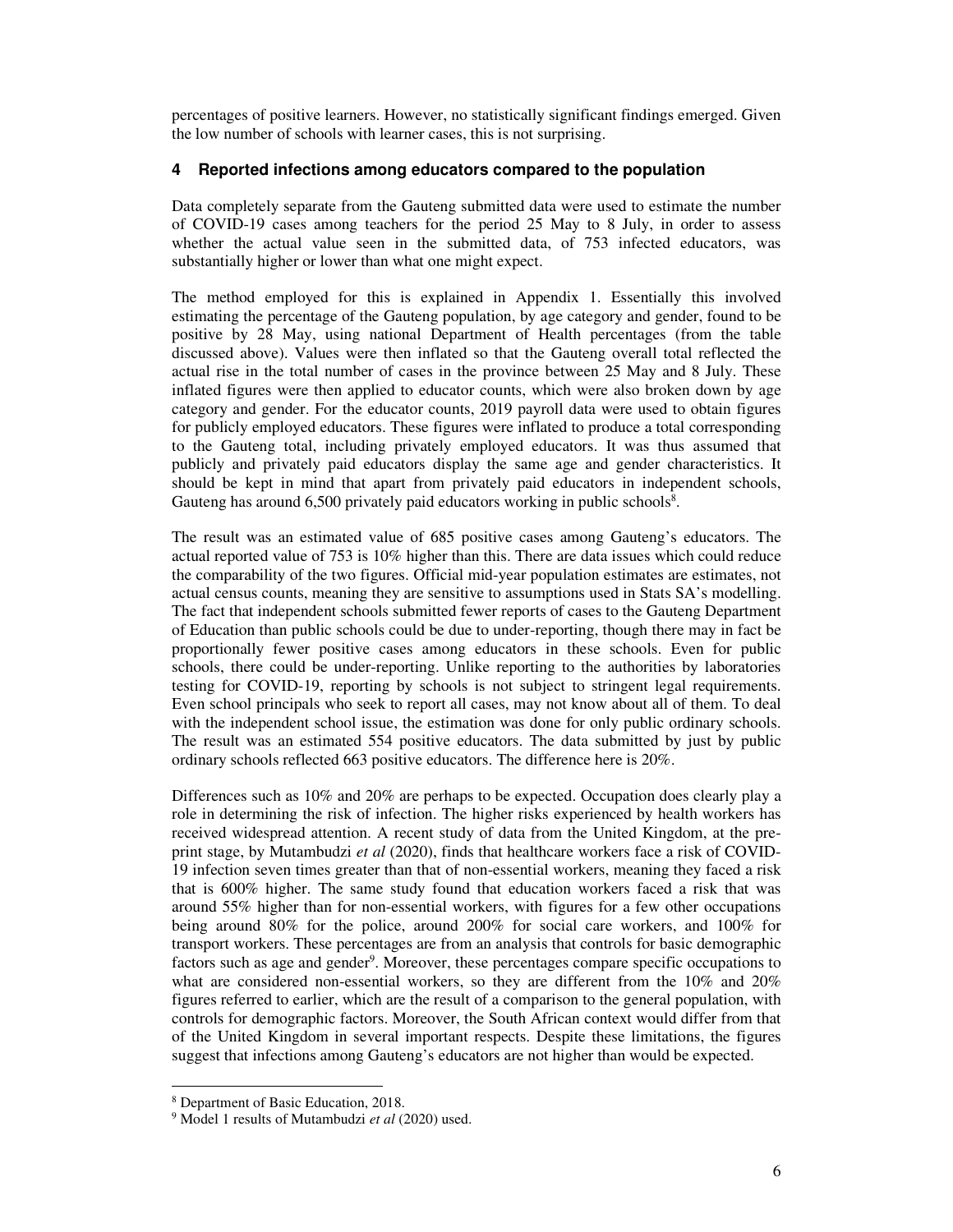#### **5 Increases in cases over time**

As can be seen from Figure 2, the daily count of new educator cases has clearly increased over the period, as one might expect. The rate of increase is about comparable to the general increase in Gauteng over this period. In Gauteng as a whole, new cases per day increased from a moving average<sup>10</sup> of 992 on 14 June to 3,911 on 4 July, in other words by a factor of 3.9. The trendline in Figure 2 points to an increase of 14 cases to 37 cases over this period, giving a factor of 2.6. The rise in teacher cases does not seem steeper than the increases seen in the Gauteng population as a whole.



**Figure 2: New educator cases per day** 

Figure 3 illustrates the new learner cases per day for primary and secondary schools separately, where this means schools with Grade 7 but not Grade 12, and schools with Grade 12 but not Grade 7, respectively. As one might expect, the increase seen for older learners is steeper – this is shown by the red dotted line.



**Figure 3: New learner cases per day** 



<sup>10</sup> Over five days, so 992 is the daily average for 10 June to 14 June.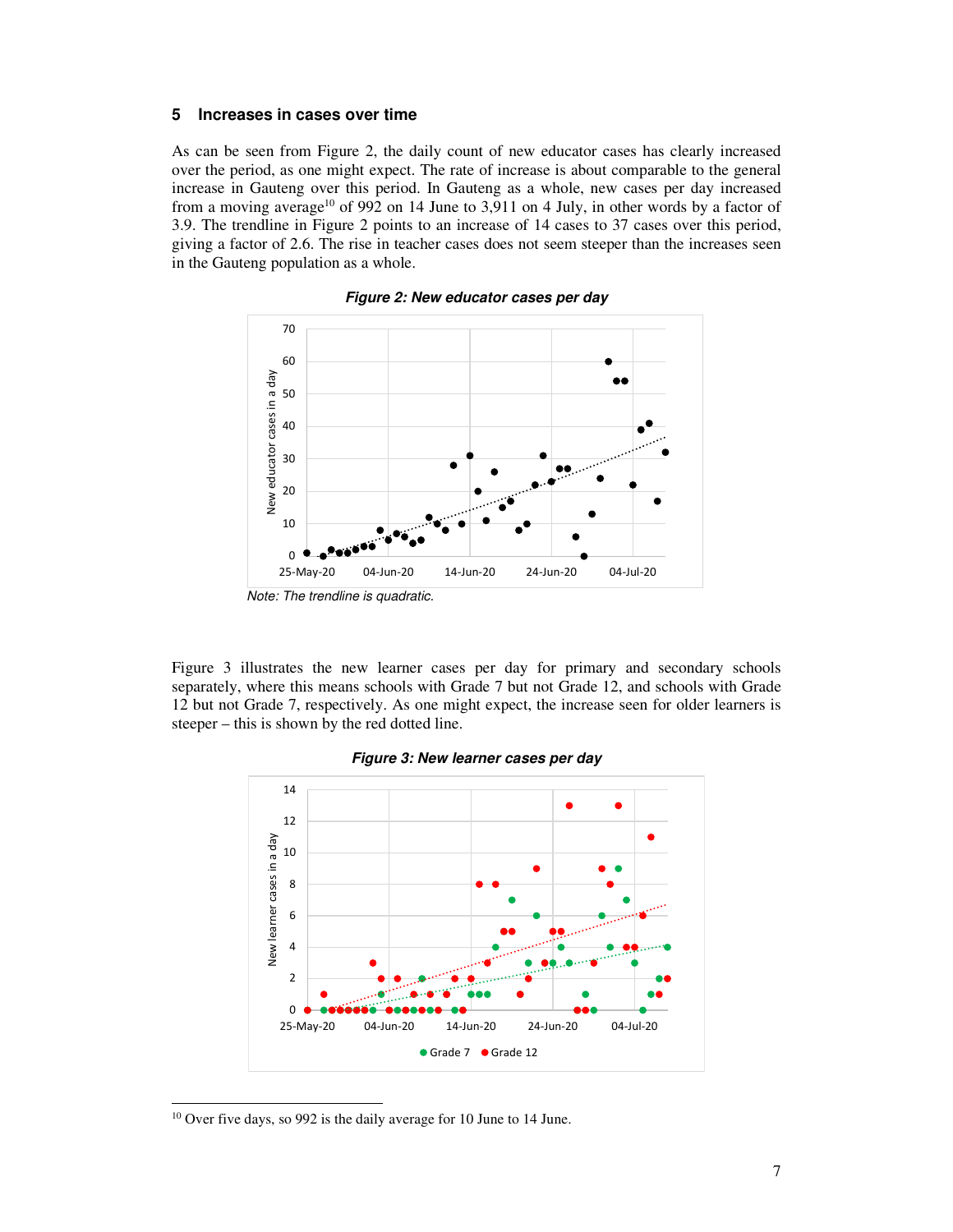### **6 Factors associated and not associated with teacher infections**

The following two tables present regression outputs, essentially models which point to conditional correlations between, on the one hand, educator cases, and on the other hand, four school factors: whether the school offers Grade 12; the presence of learner cases; the size of the school as reflected by the number of educators; and whether the school is in quintiles 1 to 3, which would normally mean the school is a no fee school. Only public ordinary schools are analysed, as it was for these schools that data for the explanatory variables was easily available.

Table 2 analyses all the public ordinary schools in the province, and examines whether the explanatory variables predict the school's having any educator cases. The first column indicates an important point, namely that offering Grade 12 is not associated with having educator cases, when one controls for other factors. Educators at the primary and secondary levels are essentially equally likely to be positive.

For schools offering Grade 12 (third column), having learner cases is a predictor of having at least one educator case. Specifically, having learner cases increases the probability by 0.09 for a school offering Grade 12. To illustrate, this might increase the probability from 10% to 19%. This does not necessarily mean learners are infecting educators. It simply means that where one finds learner cases, one is somewhat likely to also find educator cases. Yet this should be seen in the context of what was discussed above: of 561 schools with educator cases, only 56 *also* had learner cases. The correlation seen in Table 2 could be due to high levels of infection in the community around the school. The model is simply indicating that the correlation exists, not how transmission occurs. Importantly, the correlation is *not* found for schools *not* offering Grade 12 (middle column) or when all schools are examined (first column). However, it should be noted that there are only 45 public ordinary schools with both learner and educator cases, of which 30 are schools offering Grade 12. As more data are collected, correlations not seen currently may emerge, or correlations seen here may disappear.

Turning to the last two explanatory variables, a large school, specifically one with over 33 educators employed, is more likely to have at least one educator who is positive. This should not come as a surprise, and the difference is small. Roughly, the probability of having an educator case rises by 7 percentage points for a large school. Lastly, whether a school is in quintiles 1 to 3 does not appear to make a difference to the presence of educator cases.

|                   |         | Without  | <b>With Grade</b> |
|-------------------|---------|----------|-------------------|
|                   | All     | Grade 12 | 12                |
| Has Grade 12      |         |          |                   |
| Has learner cases |         |          | $.09*$            |
| Is large school   | $07***$ | $.06***$ | $.08**$           |
| Is no fee         |         |          |                   |
|                   | 2062    | 1451     | 611               |
| Pseudo R squared  | 010.    | .006     | .012              |

**Table 2: Regression of having educator cases on school explanatory variables** 

Note: Dependent variable is 0-1 for whether a school had at least one educator case. Values such as '.07' are the gains in the probability of having any educator cases associated with a positive in the explanatory variable. For instance, being a large school increases the school's probability of having at least one educator case by 0.07 (under 'All')). \*\*\* is highly significant, at the 1% level, \*\* at the 5% level and \* at the 10% level. A dash '-' refers to an explanatory variable entered in the regression whose coefficient is not statistically significant. Results were obtained using Stata's logit and margins commands.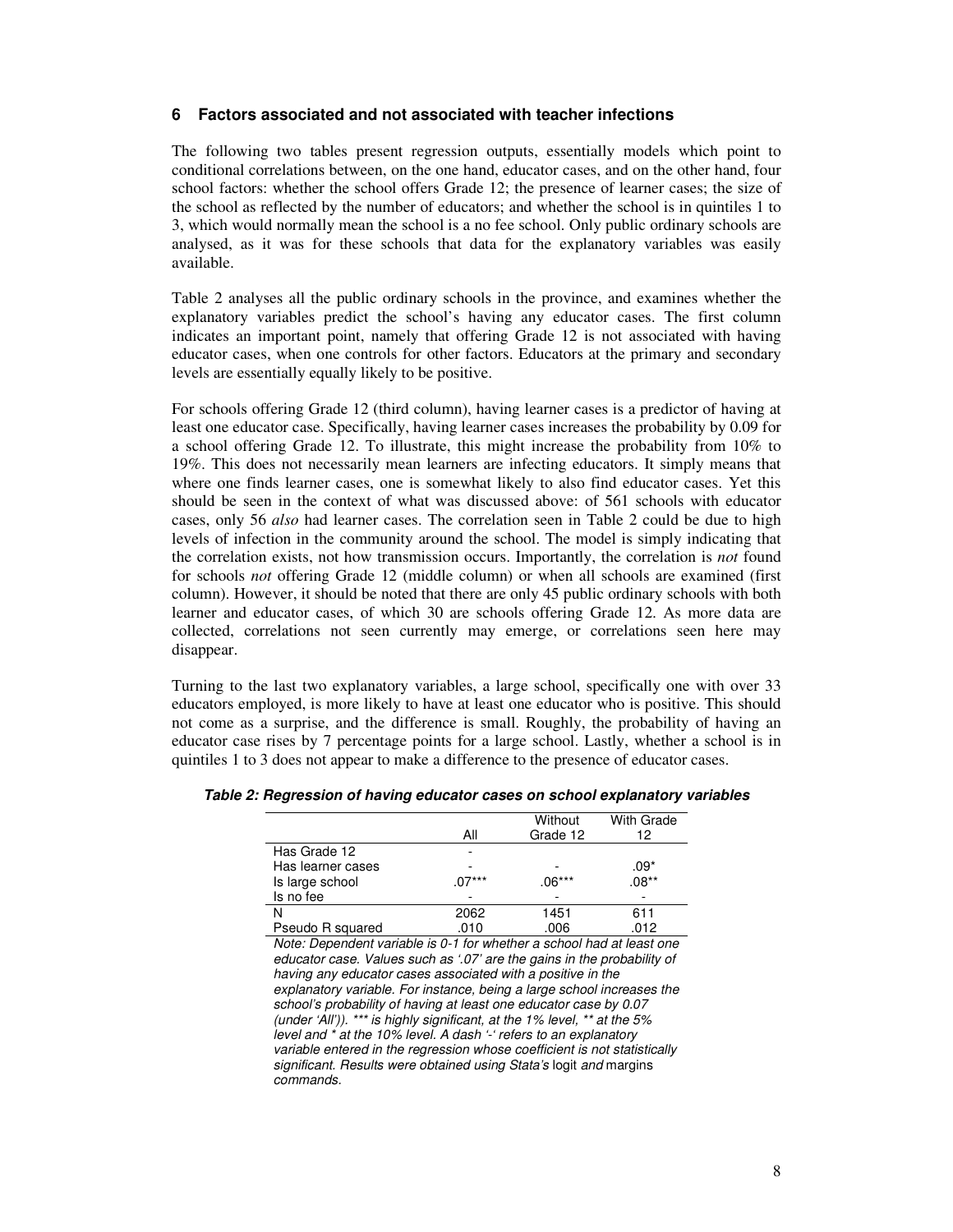The next table analyses only those schools with educator cases, and examines predictors of the *ratio* of educator cases to total educators per school. The number of learner cases does not predict this ratio for either of the two school levels. Here a larger school predicts a *lower* ratio. This is largely because so many schools have only reported one educator case, which would result in a higher ratio in a small school. For schools without Grade 12, poorer quintiles 1 to 3 schools are *less* likely to have more than one educator case.

|                                                    | Without    | <b>With Grade</b> |  |  |  |
|----------------------------------------------------|------------|-------------------|--|--|--|
|                                                    | Grade 12   | 12                |  |  |  |
| Learner cases                                      |            |                   |  |  |  |
| School size (educators)                            | $-.002***$ | $-.001***$        |  |  |  |
| Is no fee                                          | $-.01*$    |                   |  |  |  |
| N                                                  | 284        | 148               |  |  |  |
| R squared                                          | .215       | .149              |  |  |  |
| Note: Dependent variable is the number of educator |            |                   |  |  |  |
| cases in the school divided by the total number of |            |                   |  |  |  |
| educators. Only schools with at least one educator |            |                   |  |  |  |
| case analysed.                                     |            |                   |  |  |  |

**Table 3: Regression of number of educator cases on school explanatory variables** 

If one re-runs the Table 3 regressions with only 'Learner cases' as the explanatory variable, the finding does not change. Learner cases still do not predict the ratio of educators who tested positive.

## **7 Geographical distributions**

The maps below do not demonstrate any visible clustering of schools, at either the primary or secondary levels. The maps should be read together with Table 1 above. Despite the higher numbers of primary schools with educator cases, the *percentage* of primary schools with educator cases is slightly lower than for the secondary level.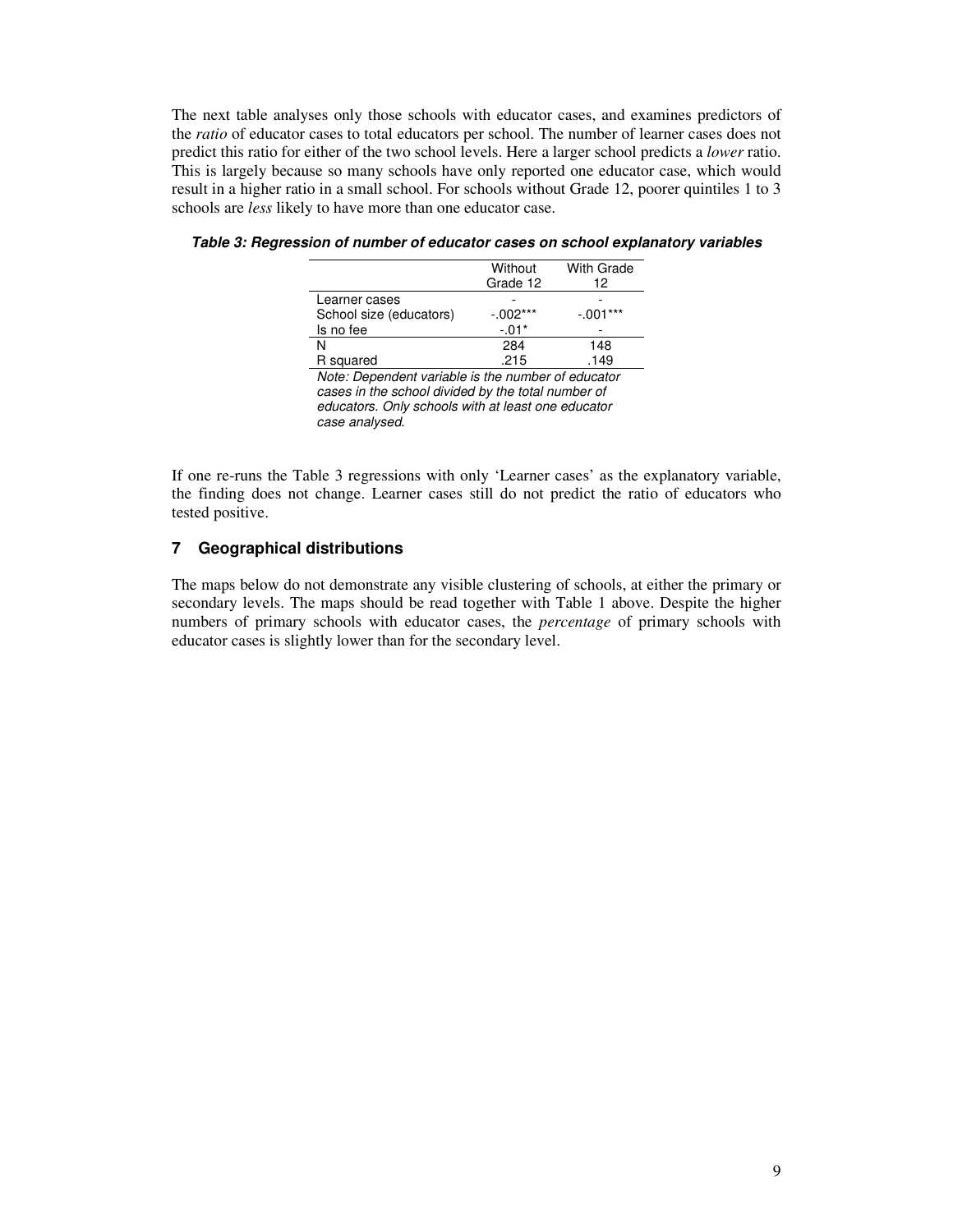

The percentage of all schools with cases, of any type, per education district does point to a

particularly high value for Sedibeng East (marked in the first map above). In this district, 41% of schools reported having cases, against a provincial mean of 22% and a second-highest value of 27% for Ekurhuleni.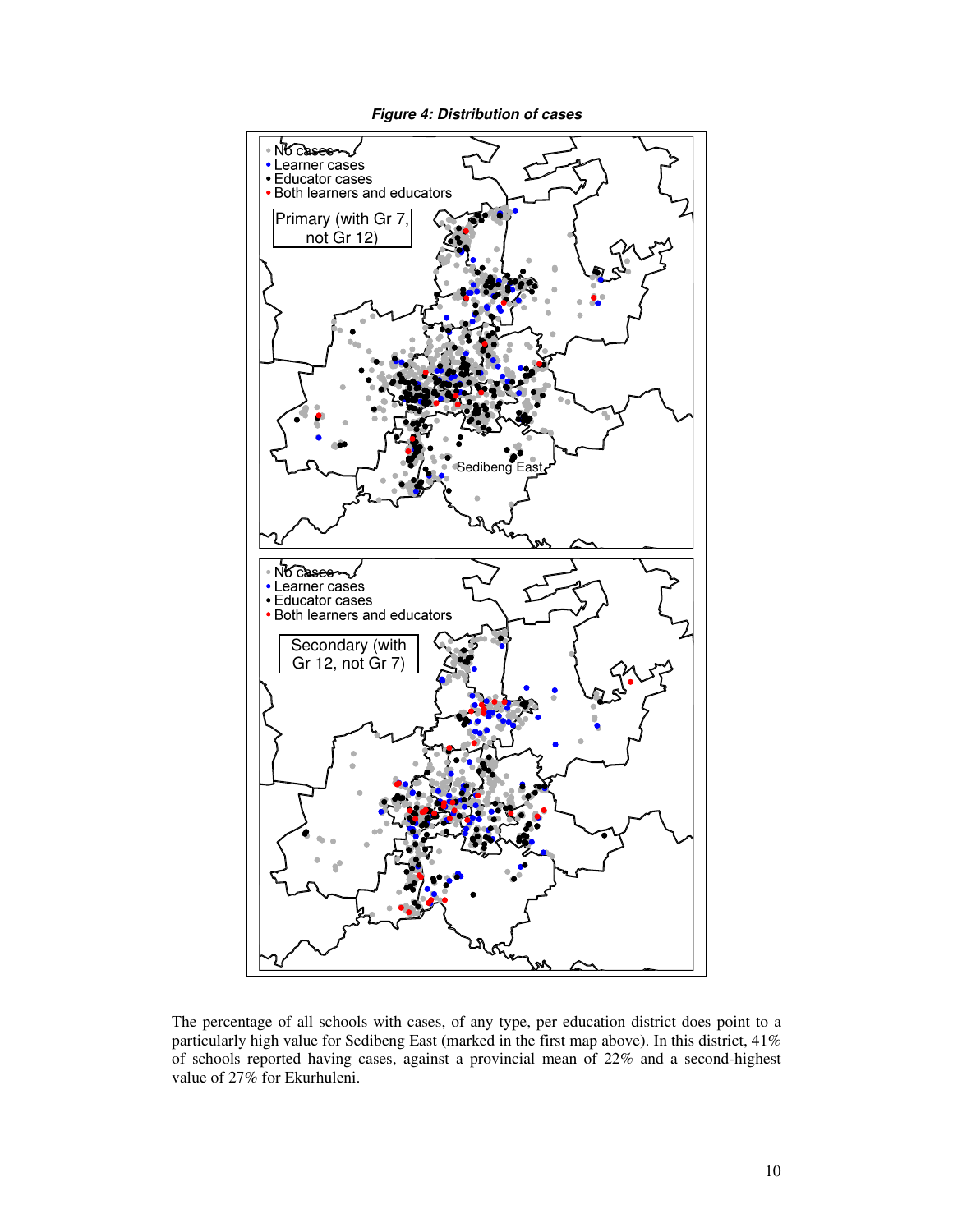Examining each school's distance to the closest school with an infection serves as a useful test of whether there is geographical clustering of cases. If there was clustering, one would expect schools with cases to be exceptionally close to other schools with cases. As can be seen in Figure 5, this is not what is found. Schools with and without cases are about as far from the nearest school which reported at least one case. On average, schools *without* cases were 1.5 km from the closest school *with* someone, either a learner or staff member, who was tested positive. The figure for schools *with* cases was almost the same, at 1.6 km.



**Figure 5: Distance to closest school with cases** 

Note: Distance, which is straight line distance, has been rounded to the closest 0.5 km. Means are calculated using schools with any distance value.

#### **References**

Department of Basic Education (2018). *Per learner spending inequities in 2016.* Pretoria.

- Mutambudzi, M, Niedzwiedz, C.L., Macdonald, E.B., Leyland, A.H. *et al* (2020). Occupation and risk of COVID-19: prospective cohort study of 120,621 UK Biobank participants. *medRxiv.*
- World Health Organization (2020a). *Considerations for school-related public health measures in the context of COVID-19*. Geneva.
- World Health Organization (2020b). *Calibrating long-term non-pharmaceutical interventions for COVID-19*. Geneva.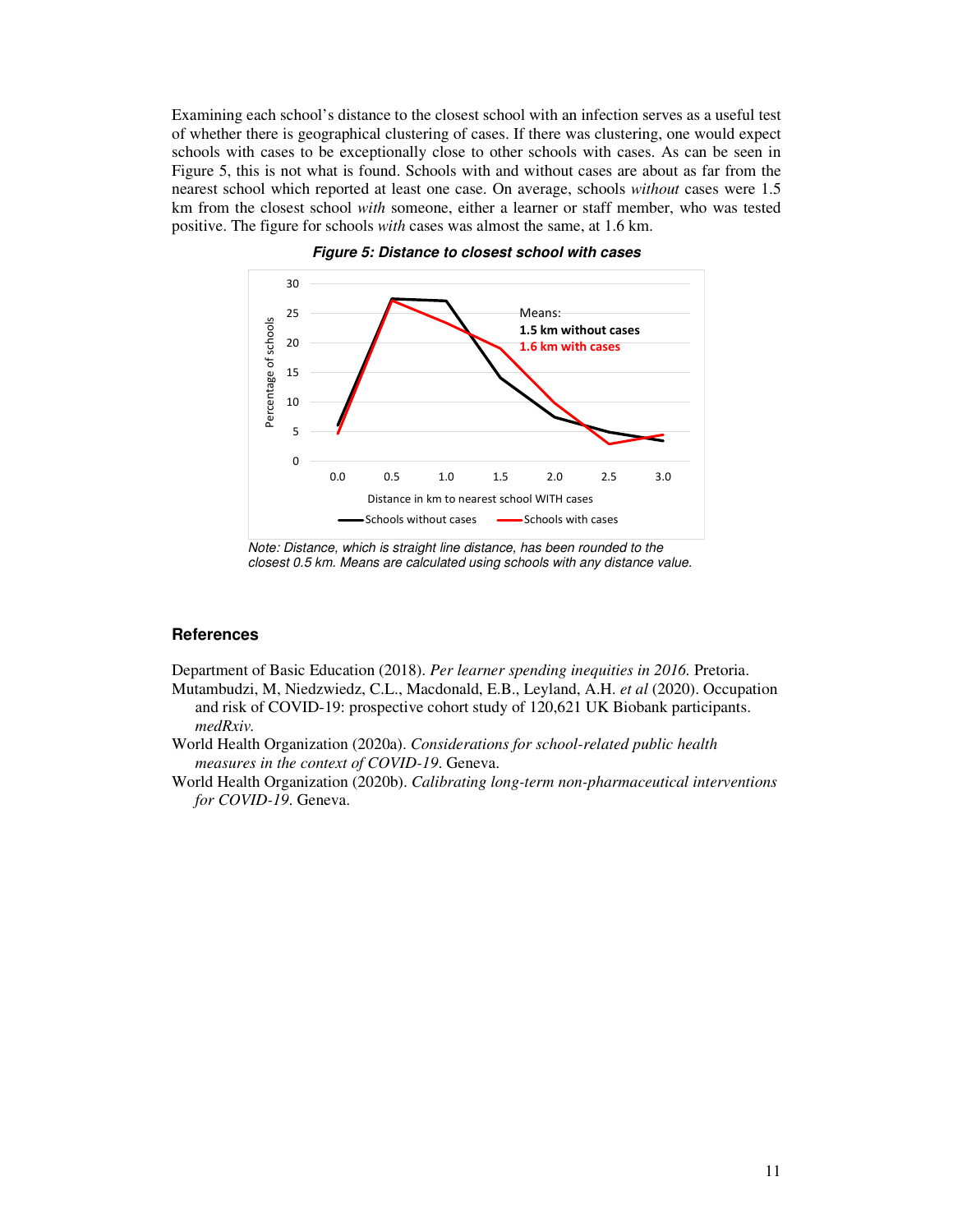#### **Appendix 1: Method for independent estimation of positive educators**

Table 4 below illustrates the method used for arriving at an independent estimate of the number of educators found to be positive between 25 May and 8 July. The focus here is on the demographic category females aged 45 to 49, for which the estimate is 110 positive educators – see the bottom line. The same approach was then applied across all age categories and both genders, giving an overall total of 685 educators estimated to be positive in the period in question.

#### 1,449 A: South African females aged 45 to 49 found positive to date on 28 May by Department of Health. 1,590,334 B: South African females aged 45 to 49 in the South African population in 2019 according to Stats SA mid-year population estimates. 0.09  $C = A / B \times 100$ : Percentage positive in this group. 412,888 D: Gauteng females aged 45 to 49 in the South African population in 2019 according to Stats SA mid-year population estimates. 376  $E = D \times C / 100$ : Estimate positive for Gauteng females aged 45 to 49 using national prevalence on 28 May. 2,993 F: Gauteng's cases to date on 25 May according to sacoronavirus.co.za. 75,015 G: Gauteng's cases to date on 8 July according to sacoronavirus.co.za. 72,022  $H = G - F$ : New Gauteng cases for the period 25 May to 8 July. 9.49 I: Inflation factor needed to raise E total across for all ages and both genders to Gauteng total of 72,022. 9,386 J: Number of publicly paid female educators aged 45 to 49 in Gauteng according to payroll data. 67,734 K: Number of publicly paid educators of any age and gender in Gauteng according to payroll data. 91,702 L: Number of educators in Gauteng in 2019, both publicly and privately paid, in any school (but not pre-schools)<sup>11</sup>. 12,707  $M = J \times K / L$ : Estimate of Gauteng female educators aged 45 to 49 in Gauteng, both publicly and privately paid. 3,572 N: E × I: Estimated positive cases found in Gauteng among females aged 45 to 49 between 25 May and 8 July. 110  $O = N / D \times M$ : Estimated number of female Gauteng educators aged 45 to 49 found to be

#### **Table 4: Method for estimating positive educators**

If the above method is used to estimate the number of educators based just in public ordinary schools, whether they are employed by the province or the school governing body, the result is 554 educators (all ages and both genders).

positive between 25 May and 8 July.

<sup>11</sup> Department of Basic Education publication *2019 School Realities* used, with number of special school educators taken from the 2016 *Education Statistics in South Africa* publication.